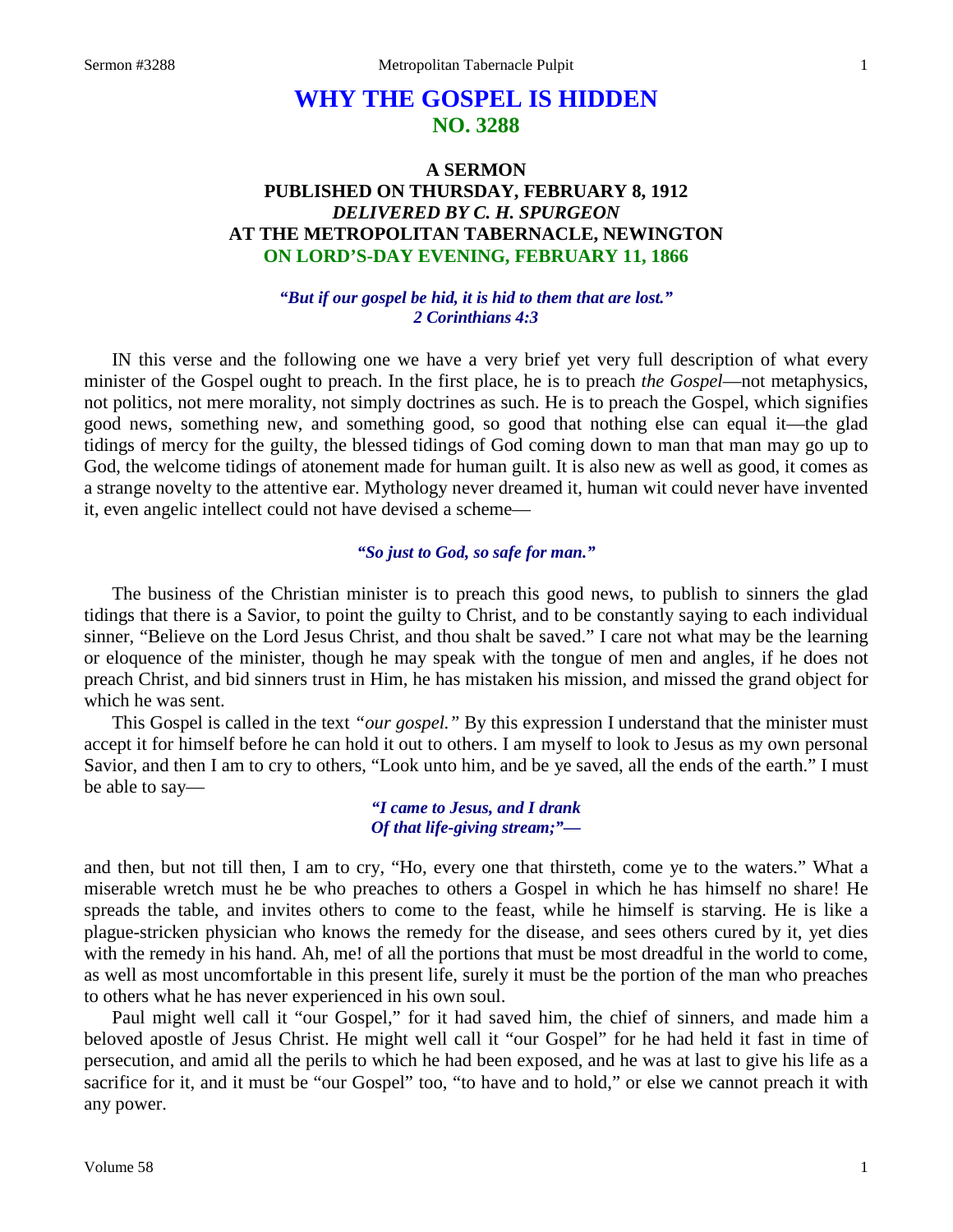In the verse following our text, something more is said about the Gospel, it is there called *"the glorious gospel."* There was something in it that aroused and inflamed the apostle's noblest thoughts. Paul was no boaster. "God forbid that I should glory," said he, but there was one exception, "save in the cross of our Lord Jesus Christ." He did not stand up as a mere apologist for the Gospel, or say, "I can defend it against all comers, and maintain that it is reasonable," but he gloried in it as the best and highest truth, as wiser than all the Stoic's, wisdom, and more full of joy than all the Epicurean's pleasure.

He gloried in that Gospel which brings full and free forgiveness to the penitent, that Gospel which takes the meanest and basest of mankind, and makes them princes in the court of the King of kings, that Gospel which comes to men in poverty, in slavery, in the degradation of superstition, idolatry, and crime, and lifts them up out of the horrible pit and the miry clay, sets their feet upon the Rock of ages, cleanses them, clothes them, puts a new song into their mouth, preserves them from falling, and at last brings them where they shall see the face of God, and dwell forever in His presence.

It is indeed a glorious Gospel which can do all this, yet, alas! the most of men are like the cock on the dunghill, who, when he found a pearl, said that he would sooner have found a grain of barley, they think more of their corn and their wine, their feasts and their mirth, than they do of the inexpressibly glorious things of the kingdom of heaven. Oh, that they were wise enough to perceive the glories of this glorious Gospel!

Paul further calls it *"the glorious gospel of Christ."* And well he might, for it is all about Christ from beginning to end. Give me a true preacher of the glorious Gospel of Christ, and I will gladly listen to him. I would like him to be an educated minister if that is possible, for there is no need for my ear to be tortured by mistakes in grammar, but I do not care so much about that as about the other matter. I would sooner hear Christ's Gospel preached ungrammatically than I would hear the best philosophy set forth in the most orderly sentences, but with the Gospel of Christ left out.

When the table is spread for dinner, it is well to have a clean damask cloth, and the china, and glass, and cutlery all of the right sort and in their proper places, but if there is no food on the dishes, all those other things are a mere mockery to the hungry ones who are waiting to be fed. Sooner by far would I go to a bare table, and eat from a wooden porringer something that would appease my appetite, than I would go to a well-spread table on which there was nothing to eat.

Yes, it is Christ, Christ, Christ whom we have to preach, and if we leave Him out, we leave out the very soul of the Gospel. Christless sermons make merriment for hell. Christless preachers, Christless Sunday school teachers, Christless class leaders, Christless tract distributors—what are all these doing? They are simply setting the mill to grind without putting any grist into the hopper, so all their labor is in vain. If you leave Jesus Christ out, you are simply beating the air, or going to war without any weapon with which you can smite the foe.

Dear friend, if thou art unconverted, let me pause here for a few moments to remind thee that this is not a Gospel of self, nor a Gospel of works, nor a Gospel of baptism, nor a Gospel of priests, nor a Gospel of ministers, but it is "the glorious gospel of Christ." Forget the men who preach it if thou wilt, but oh! forget not the bleeding, dying Savior to whom they bid thee look. Thy hope must be in Him, and in Him alone. To Him would we affectionately point thee, and we pray the Holy Spirit to shut thine eyes to everything but Him whom God hath set forth to be a propitiation for sin.

> *"There is life for a look at the Crucified One; There is life at this moment for thee; Then look, sinner—look unto Him, and be saved— Unto Him who was nail'd to the tree.*

*"It is not thy tears of repentance or prayers, But the blood that atones for the soul: On Him, then, who shed it believing at once*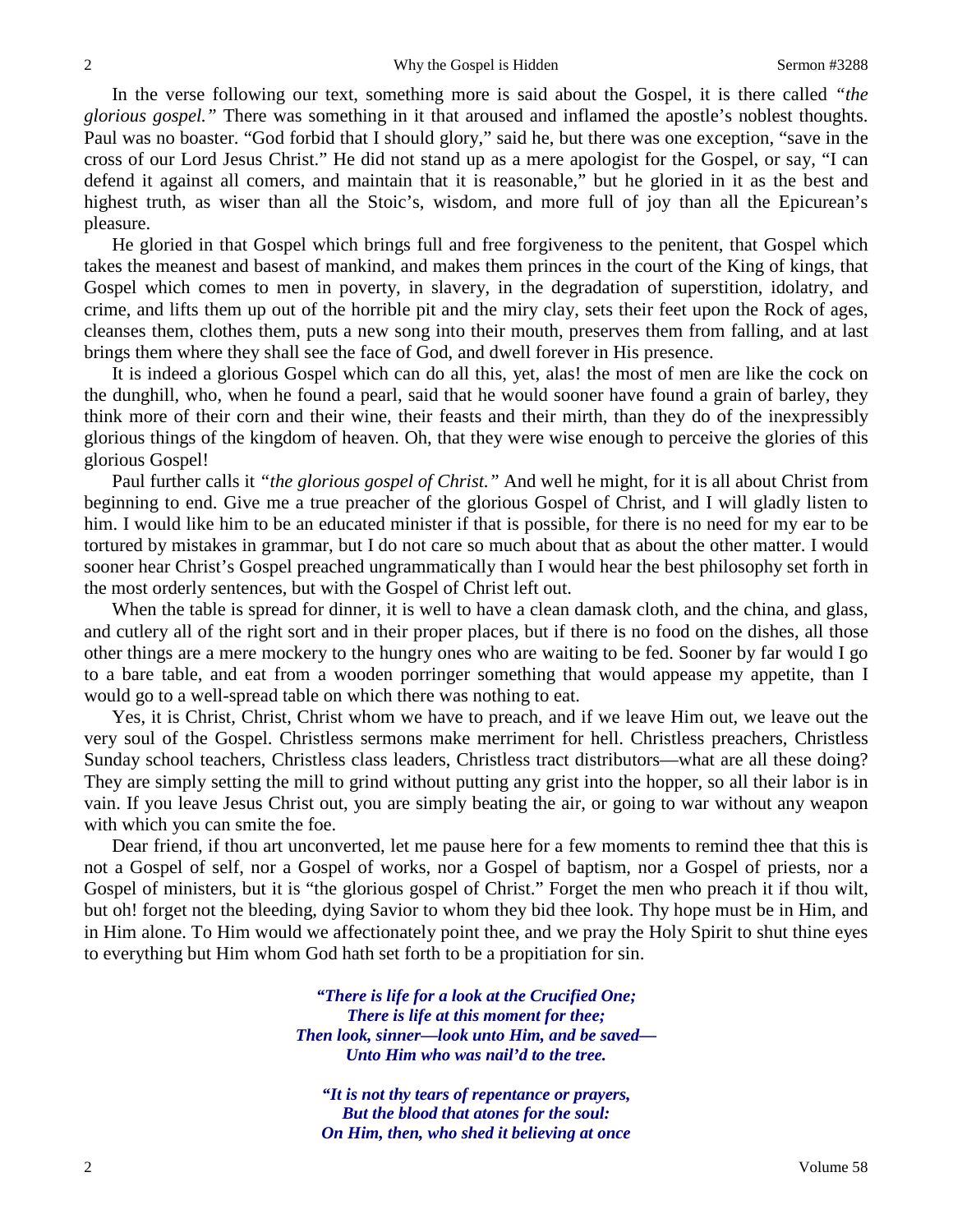#### *Thy weight of iniquities roll.*

*"We are heal'd by His stripes—wouldst thou add to the word? And He is our righteousness made: The best robe of heaven He bids thee put on: Oh! couldst thou be better array'd ?*

*"Then doubt not thy welcome, since God has declared There remaineth no more to be done; That once in the end of the world He appeared; And completed the work He begun."*

With this rather long introduction, I now come to the three points upon which I am going to speak briefly, but very solemnly, for I think they concern many of you who are here tonight. So, firstly, I ask, *why is this Gospel hidden from some people?* Secondly, *what is the state of those from whom it is hidden?* And thirdly, *what is to be feared concerning them in the future?*

**I.** First, then, WHY IS THIS GOSPEL HIDDEN FROM SOME PEOPLE?

It is evident that there are some persons in the world who do not understand the Gospel, and I will venture to say that *the Gospel is never understood until it is received*. You might have thought that men could very readily understand anything so simple as "Believe, and live," yet those of us who have been converted must confess that we did not understand the Gospel until we received it. I am sure that I never fully comprehended the plan of salvation until I did believe in the Lord Jesus Christ, and when I did believe, the whole matter seemed so simple that I wondered why I had not understood it before.

You notice that the apostle declares that it was not his fault that the Gospel was hidden from some people, and although we would not put ourselves on a level with any apostle, we are as clear upon this point of plain speaking as any apostle who ever lived. If "our gospel" be hidden from any of our hearers, it is not because of the fine language that we use. We do fear that there are some who, in preaching the Gospel, indulge in such eloquent oratory that their Gospel is hidden from their hearers, but this is not a sin which can be laid at our door.

We use what Whitefield called "market language." We use a great many more Saxon words than Latin words. If we had to find out the Gospel through the types and symbols of the law, we might have a difficulty in understanding it, but the Gospel we have to preach is simply this, '"Believe on the Lord Jesus Christ, and thou shalt be saved.' Trust in Him as suffering as a Substitute in thy stead, and thou shalt be saved."

Can anything be more simple than that? We try to use the plainest similitudes so as to bring the truth within the comprehension of the weakest of our hearers, we make it a matter of conscience, as in the sight of God, to speak to men very simply so that each one, after he has heard the message, is compelled to admit that it has been delivered to him very plainly. How is it, then, that you do not understand it?

Certainly, *it is not because we hide the Gospel in a long roll of ceremonies.* We have never said to you, "You must be christened in your infancy, you must have sponsors to promise all sorts of things in your name, and then, as you grow up, you must be confirmed, and must take the responsibility upon yourselves." Oh, no, we have never talked like that, we point you to the divinely inspired Bible, and tell you that all you need to know is plainly recorded there, we point you to the Eternal Word who became incarnate, and we say, with all the emphasis of which we are capable—

### *"None but Jesus Can do helpless sinners good."*

We bid you not to trust in forms and ceremonies, but to look alone to Jesus Christ and Him crucified, so that it cannot be for want of plainness that the Gospel is not understood.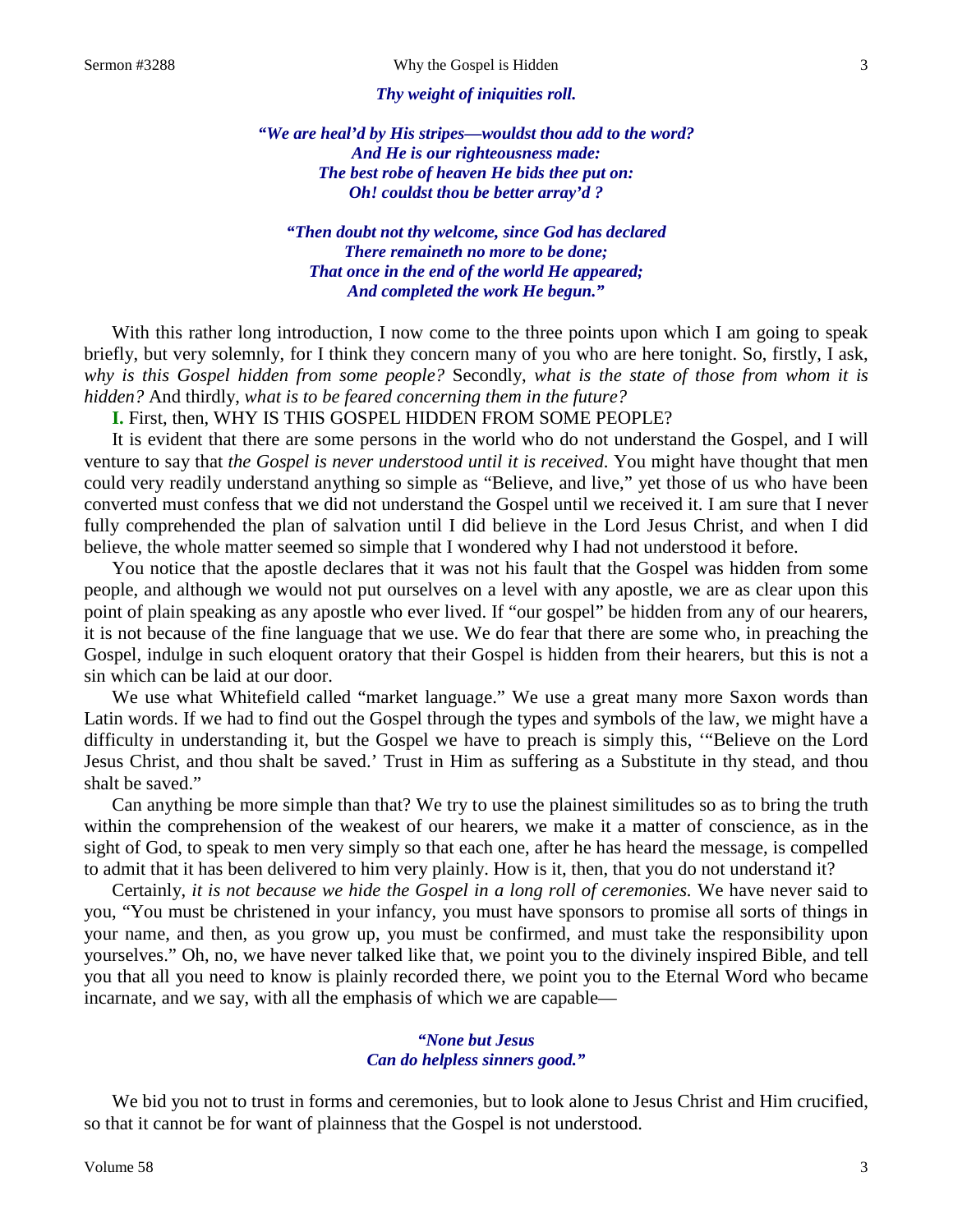And again, *it cannot be because of any obscurity in the Gospel itself*. I will venture to say that there is no proposition in the world more simple than the one which the Gospel sets before us. The formula, "Twice two are four," is so simple that a child's mind can understand it, and the degree of intellect which can comprehend that is sufficient—so far a intellect is concerned—to comprehend Paul's declaration, "This is a faithful saying, and worthy of all acceptation, that Christ Jesus came into the world to save sinners," or John's, "He that believeth on the Son hath everlasting life." To trust Jesus Christ, so far as it is an intellectual act, is a matter that does not require the slightest education, there is no need to sit down, and calculate.

Here is Jesus Christ standing in the sinner's stead, God punished the sinner's guilt upon Christ instead of upon the sinner, all that the sinner is bidden to do is to trust Christ to save him, and as soon as he does that, he is saved. What could be simpler than that? I grant you that, as the Gospel is sometimes preached, there is obscurity in it, but there is no obscurity in the Gospel itself. Well then, if it so, and it is, why is it that the Gospel is hidden from some people? And the answer is, that "the god of this world hath blinded the minds of them which believe not." Let us see how this is.

First of all, *the Gospel is hidden from some men because they have never felt sin to be an evil.* "Why," say they, "do you talk to us about the punishment of sin? Why do you tell us that God punished His own Son in the place of sinners? We believe in the universal fatherhood of God, so we have no need of any doctrine of substitution." So you think that it is a small thing to offend the Most High God, but He thinks it is a very great thing. You consider that sin is a mere trifle, scarcely worth thinking about, but God regards it as exceeding sinful, an evil and an accursed thing which He will by no means pardon except in those who trust His Son, the divinely appointed Substitute and Savior.

If you realized what sin is, you would soon understand the Gospel. If the Holy Spirit shall teach you that sin is the most deadly and most damnable thing of which you can conceive, you will at once understand the glory of the Gospel that shows how you can be completely delivered from its curse, and penalty, and power through the mercy of God in giving His only-begotten Son to die in your room, and place, and stead.

You love sin—that is the fact of the matter—and you suppose that sin is no more offensive to God than it is to yourself. Fool that thou art, thou art fascinated by the serpent that has filled thy veins with the venom which shall burn in thee for ever and ever unless thou shalt look by faith to Him who was lifted up upon the cross even as Moses lifted up the brazen serpent in the wilderness that all who looked upon it might live. May God give thee grace to see sin as it really is in His sight, for then wilt thou realize thy need of a Savior, and thou wilt give heed to the Gospel which bids thee believe in Him that thou mayest be saved.

Another reason why men do not understand the Gospel is that *they do not understand themselves*. Some of you who are here tonight think that you can save yourselves. I know what your thoughts are, they are to this effect—that, if you do your best, if you say your prayers, if you attend church or chapel, if you give alms to the poor, then you will go to heaven. You have not yet learned that all you do is tainted with the leprosy of sin, and therefore cannot be acceptable to God. Your best works are bad since you do them with the motive that you may be saved by them, selfishness, therefore, is at the bottom of them all.

You are not serving God by your good works, you are all the while trying to serve yourselves. If you knew yourselves better, you would know that all your works are nothing but sin until the Holy Spirit brings you to know your need of Christ, and then to know Christ as the very Savior you need. If I am not in want, I have no need of the gifts of charity, and if you do not know how needy you are spiritually, you will never apply to Christ for aid. But once let the real needs of your soul stare you in the face, that you realize that you are "wretched, and miserable, and poor, and blind, and naked," then the simple Gospel message, "Believe on the Lord Jesus Christ, and thou shalt be saved," will be so welcome to your soul that it will almost leap out of your body to lay hold of it.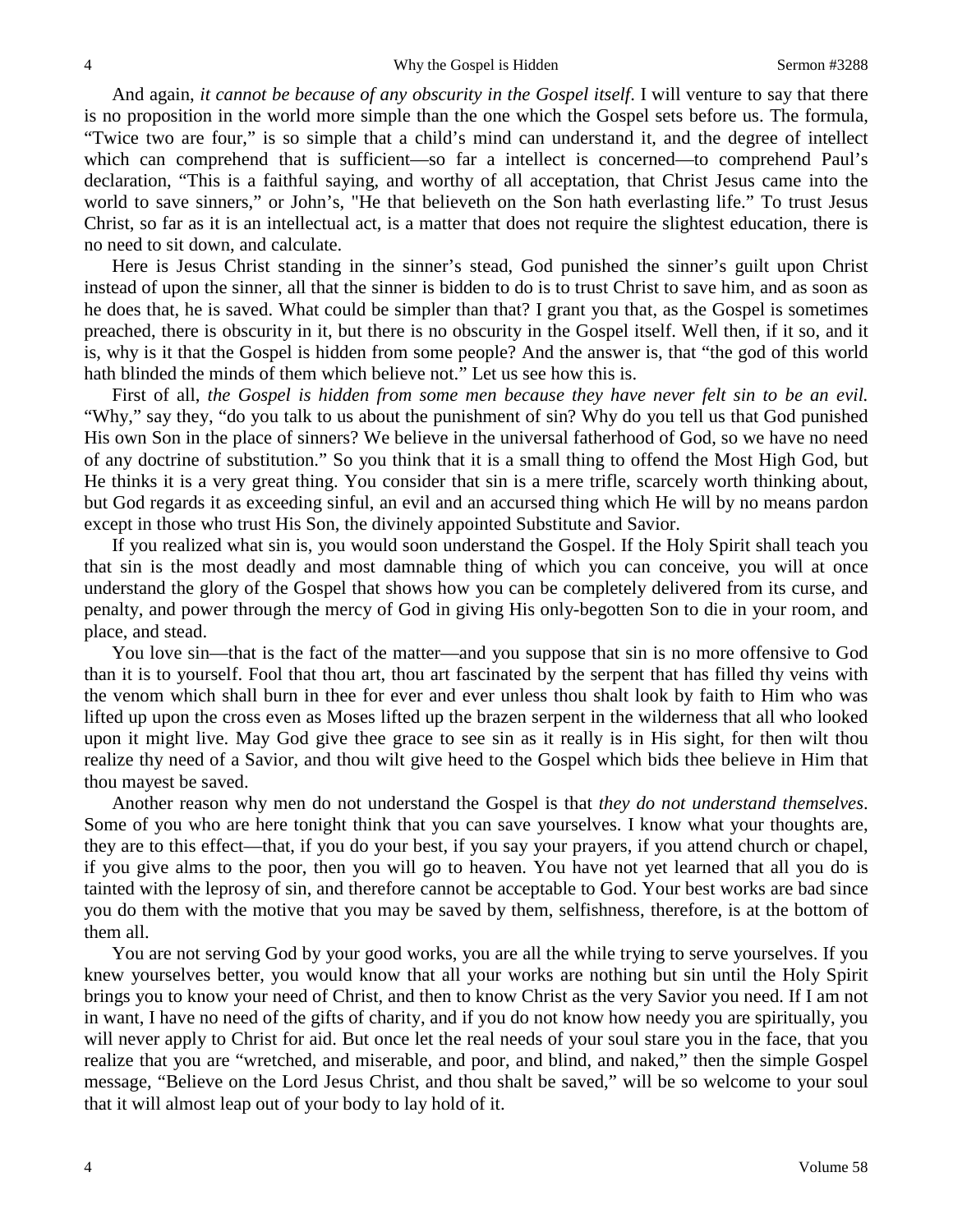#### Sermon #3288 Why the Gospel is Hidden 5

Yet another reason why men do not understand the Gospel is *because their will is unsubdued*. "We want to know," say they, "why the requirements of the Gospel are so strict." Oh, sirs, that is not the language for you to use to your God!" The message to you is, "Except ye be converted, and become as little children, ye shall not enter into the kingdom of heaven." That hectoring spirit, which says, "Why is this the only way of salvation? Wherefore is this precept enjoined? Who is the Lord that we should serve him?"—that spirit has been the eternal ruin of many. There is no likelihood that you will ever understand the Gospel while you are this humor.

Come down, man, come down, there is no blessing for thee whilst thou setteth thyself up high. May the Lord make thee know the corruptions and abominations which dwell in thy heart that, in the presence of the thrice-holy God thou mayest demean thyself after another and a humbler fashion! But while that wicked will of thine says, "I will not do what God requires," there is no hope whatever that thou wilt be able to understand the Gospel.

There are some who cannot understand the Gospel *because it interferes with their worldly interests*. If you take a sovereign out of your pocket and cover the word "God" in your Bible with it, of course you cannot see the word. There are a great many men who never seem to see anything beyond pounds, shillings, and pence, they never look above their ledgers, they never rise to anything that is Godlike and divine, they have no more spirituality than so many pigs at a trough. They say they cannot understand the Gospel, but how can they when their understanding has been eaten through and through with the canker of their gold?

There are many here to whom I am a stranger, but I should like to put this question to any of you who do not understand the Gospel—Is there not in your hearts a desire not to understand it? Is it not a sorrowful fact that many of you do not comprehend Gospel preachers because you do not want to trouble yourselves by comprehending them? You have an uneasy consciousness that Gospel truth and your pleasures will not agree. You are like men who are on the way to bankruptcy, but who dare not examine their books to see how they stand, yet did you ever know a man retrieve his position by refusing to look his difficulties in the face? Is it not the most sensible plan to know the worst of your case, and to know it at once?

I have known some who did not want to understand the Gospel because they were engaged in a business which would not bear examination. There are others who are hindered by their besetting sins. If the Lord Jesus Christ would grant pardons, and yet allow men to keep their sins, what a host of disciples of that sort He might have! But He says that, though sin is as dear to us as our right arm, it is to be cut off, and though it is as precious as our right eye, it is to be plucked out, yet many will not agree to these conditions, and therefore the Gospel is hidden from them.

**II.** Now I must try very briefly to answer the second question, WHAT IS THE STATE OF THOSE FROM WHOM THE GOSPEL IS HIDDEN?

Paul says that *they are lost,* "If our Gospel be hid, it is hid to them that are lost." But Paul, are you not very uncharitable in saying that men are lost? Preachers nowadays tell them that they will all get to heaven at last. Ah, beloved, the apostles knew nothing of this modern, maudlin "charity." They said, as their Master said before them, "He that believeth not shall be damned." Our Lord Jesus Christ knew that there was no alternative between believing and being lost. But in what sense are they lost from whom the Gospel is hidden?

Well, first, *they are lost to the church*. You may be a subscriber to the funds of the church, you may attend the service of the church, you may even be an ardent admirer of the preacher, and find a certain measure of interest in listening to his discourses, but if the Gospel is still hidden from you, if you do not understand it, and believe on the Christ of whom it speaks, you are lost to the church of which many around you are members, and if you remain as you are, you will be lost to the one great church of the firstborn, and will never form a part of the general assembly of the redeemed around the throne of God above.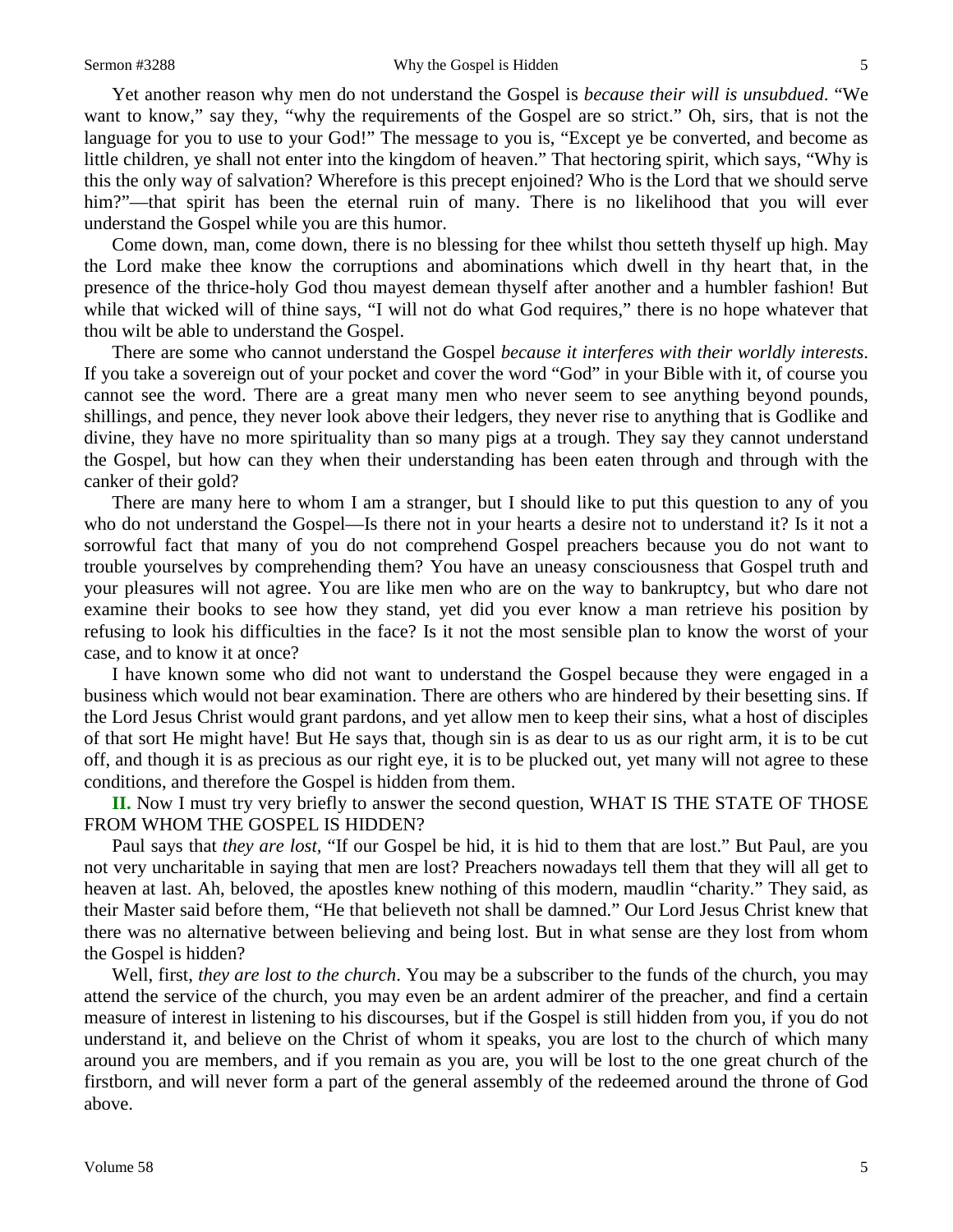It is a dreadful thing for anyone to be lost, I do not know if there is a more dreadful word in the English language than that word "lost." Do you recollect, my friend, when you came home from work one night, and your wife met you with the sad news that your little Mary was lost, how you hurried from one police station to another, and your poor distracted wife went tearing up and down one street after another seeking for tidings of your lost child? It was her misfortune to be lost in that sense, but I hope you may never have a child lost in a sense in which it shall be her crime, when the mother night after night searches the cold streets for any trace of her poor lost daughter.

Ah, sinner, *you are lost to God in that sense*. You have turned away from Him who made you, you have despised the love that He has lavished upon you, you have forgotten all the care that He has taken of you. I am quite sure that you are not happy while you are thus lost, how can you be happy? You are not at rest, your soul is like a ship drifting in a storm, and with neither a rudder to guide her nor an anchor to hold her, and unless the Lord shall mercifully interpose to save you, you will be lost forever.

What a mercy it is, sinner, that you are not yet "lost" in the full meaning of that term, as you soon must be if you do not repent of sin and turn unto the Lord! But it is a terrible thing to be lost in any sense even now, and if you are not saved, you are lost, you must be either the one or the other, you cannot be partly saved and partly lost. I will ask every one of you again tonight to do what I asked my congregation once before to do, you are either lost or saved, so will you definitely decide which word applies to your case, and write it down, and sign your name to it?

I remember that, on the previous occasion when I made this request, there was one brother who, after sincere heart searching, felt that he was lost, so he wrote down that word, and signed his name below it. When he had done so, and looked at the word "Lost" written with his own hand, and with his signature appended to it, and felt that it might be brought forward as evidence against him at the last great day, it broke the heart that had never been broken before, and brought him as a true penitent to the Savior's feet, so that before that night passed away he could write himself down as "Saved" just as truthfully as he had before acknowledged that he was lost.

I pray that this brother's experience may be repeated in many of you here. Do not hesitate to look thoroughly into your own case, if you are saved, it is not difficult for you to know that you are, and if you are not saved, it is well that you should know it at once. If you think you are saved when you are not, your ruin will be all the more terrible because you had not the courage to find out the truth. If there is any doubt about the matter, let it be cleared up at once. Go to Jesus Christ this very moment, confess your sin to Him, and trust to His precious blood to wash it all away, and then you shall be no longer lost, but shall be saved in the Lord with an everlasting salvation.

**III.** Now, in a few closing sentences, let me answer the third question, WHAT IS TO BE FEARED CONCERNING THOSE FROM WHOM THE GOSPEL IS HIDDEN?

It is to be feared that, in addition to their natural blindness, a second film has been cast over their eyes by "the god of this world." That is a very remarkable expression, "the god of this world." Does this world, then, really worship the devil? There are devil-worshippers in certain far off lands, and we hold up our hands in horror, and say, "What shockingly bad people!" Yet there are many devil-worshippers in this land also. The lover of pleasure—what is he better than a devil-worshipper? It is the devil in his best suit of clothes whom some people worship, but it is the devil.

Some worship the devil with the golden hoofs, but it is the same devil all the while. If I were to be lost, it would make little difference to me whether I was lost in a gold mine or in a coal mine. I were to break my neck on a slab of gold, it would be no better for me than breaking it upon a slab of stone. So, if you are lost, you will find little comfort in the thought that you are lost in a more respectable way than others are.

When "the god of this world" comes to a man who is already blind by nature, he seeks to "make assurance doubly sure" by bandaging his eyes so securely that the light of the Gospel shall be still more completely hidden from him. If such a man attends a place of worship, the devil persuades him that he is not a sinner, so that he need not take to himself the preacher's warnings and exhortations. Another says,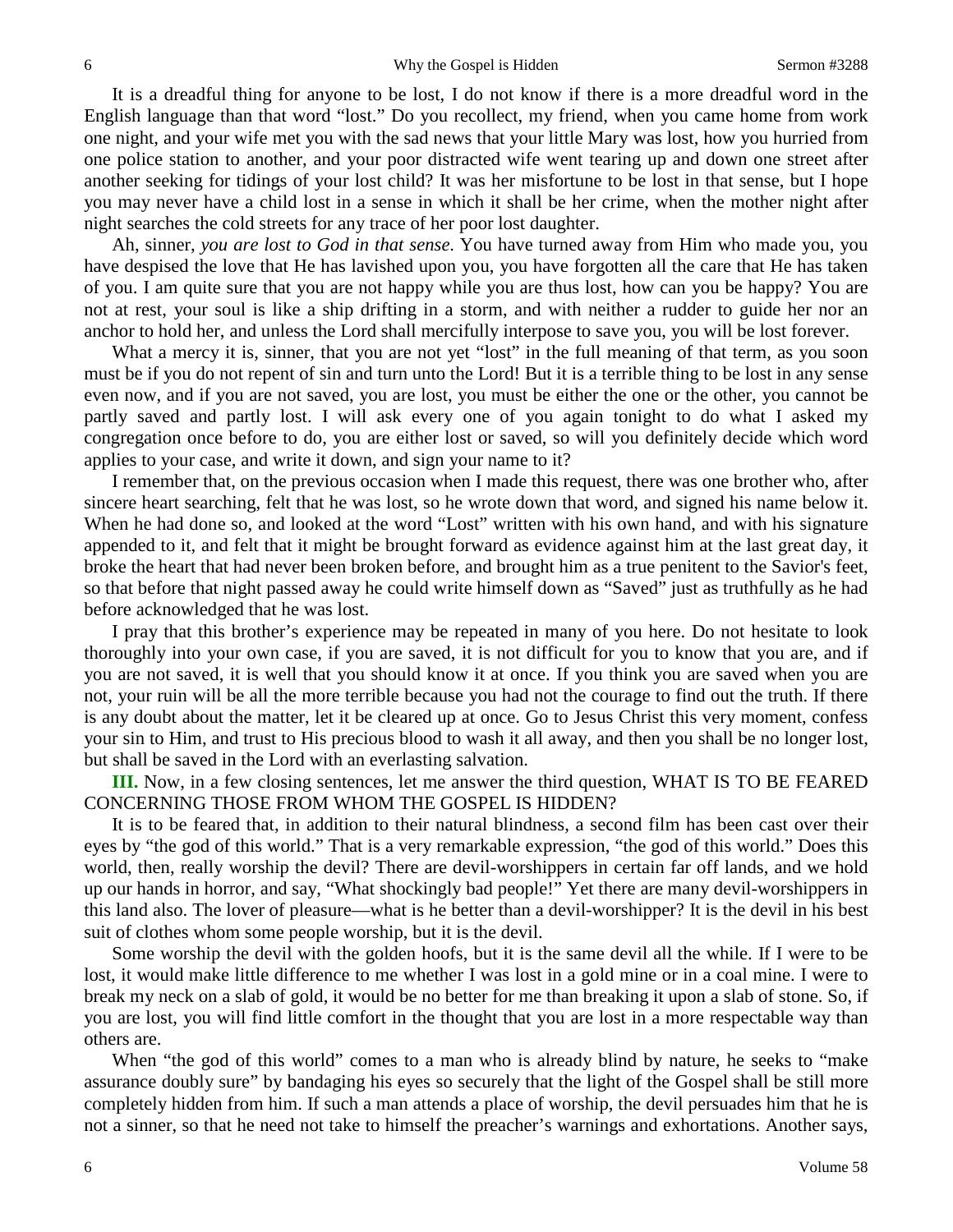"I don't intend to trouble about any of these things, my one aim is to get on in the world." Yes, just so, "the god of this world" has blinded his eyes. So effectually does Satan blind the man that he cannot see his own depravity.

O soul, what shall it profit thee if thou shalt gain the whole world, and yet be lost forever? What if thou shalt die upon a bed of down, and wake up among the lost in hell? May God give all of us the grace to look upon the two worlds in their proper light! If the next world is only a trifle, trifle with it. If His world is everything, make everything of it. As you possess an immortal spirit, think well where that spirit is to spend eternity. As all have sinned, and come short of the glory of God, you are a sinner, and you need salvation, so do, I entreat you, trust in Him who alone can save the guilty, "for there is none other name under heaven given among men, whereby we must be saved," but the name of Jesus, and he is able to save unto the uttermost all who come unto God by Him.

I said just now that I do entreat you to trust in Him, and so I do, yet this is not half so much my business as it is yours. The preacher of the Gospel ought to be in earnest, but when he has faithfully delivered his message, the responsibility is transferred to his hearers. As the Lord liveth, I will take no responsibility of yours upon myself, to our own Master you and I must stand or fall, but as your fellow man, as one who devoutly desires that you should not be lost, I do beseech you to seek from God grace to get rid of the scales from your eyes so that you may see sin, and salvation, and everything else as they are in His sight, and may look to Jesus, and find eternal life in Him.

Some of you young men are perhaps going to Oxford or Cambridge. Well, study hard, be senior wranglers if you can, but with all the knowledge that you may acquire, do get a clear understanding of eternal things, and seek the wisdom that cometh from above. When you wear the degrees which earthly knowledge will procure for you, may you also wear the higher degree which God shall confer upon you as the children of the kingdom, children of God by faith in Christ Jesus!

Sit at the feet of divines and philosophers if you will, but do also sit at the feet of Jesus, and learn of Him, for so shall you have honor and glory that shall last forever. Do seek after the honor which cometh from God, which can only be found by believing in Jesus, and seeking to please Him in all things. My time has gone, and your time for repentance and faith is almost gone. May the realities of eternity be deeply impressed upon us all, and may we be prepared, when death shall summon us to stand before God, to prove that the Gospel was not hidden from us, that so we may not be among "them that are lost." May God save us, by His grace, for Jesus' sake! Amen.

## **EXPOSITION BY C. H. SPURGEON**

## *2 CORINTHIANS 4 AND 5:1-9*

**Chapter 4. Verses 1-2.** *Therefore seeing we have this ministry, as we have received mercy, we faint*  not; but have renounced the hidden things of dishonesty, not walking in craftiness, nor handling the *word of God deceitfully; but by manifestation of the truth commending ourselves to every man's conscience in the sight of God.*

Paul's description of his own ministry and that of Timothy also should be true of every servant of Jesus Christ. There must be no dishonesty, or craftiness, or deceit about the minister of the Word, and it is by the manifestation of the truth that he must commend himself to every man's conscience in the sight of God. He may not win every man's approval, yet even those who differ from him must perceive his loyalty to his Lord.

**3-4.** *But if our gospel be hid, it is hid to them that are lost: in whom the god of this world hath blinded the minds of them which believe not, lest the light of the glorious gospel of Christ, who is the image of God, should shine unto them.* [See *Metropolitan Tabernacle Pulpit,* No. 1663, "The True Gospel No Hidden Gospel," and No. 2304, "Blinded by Satan"].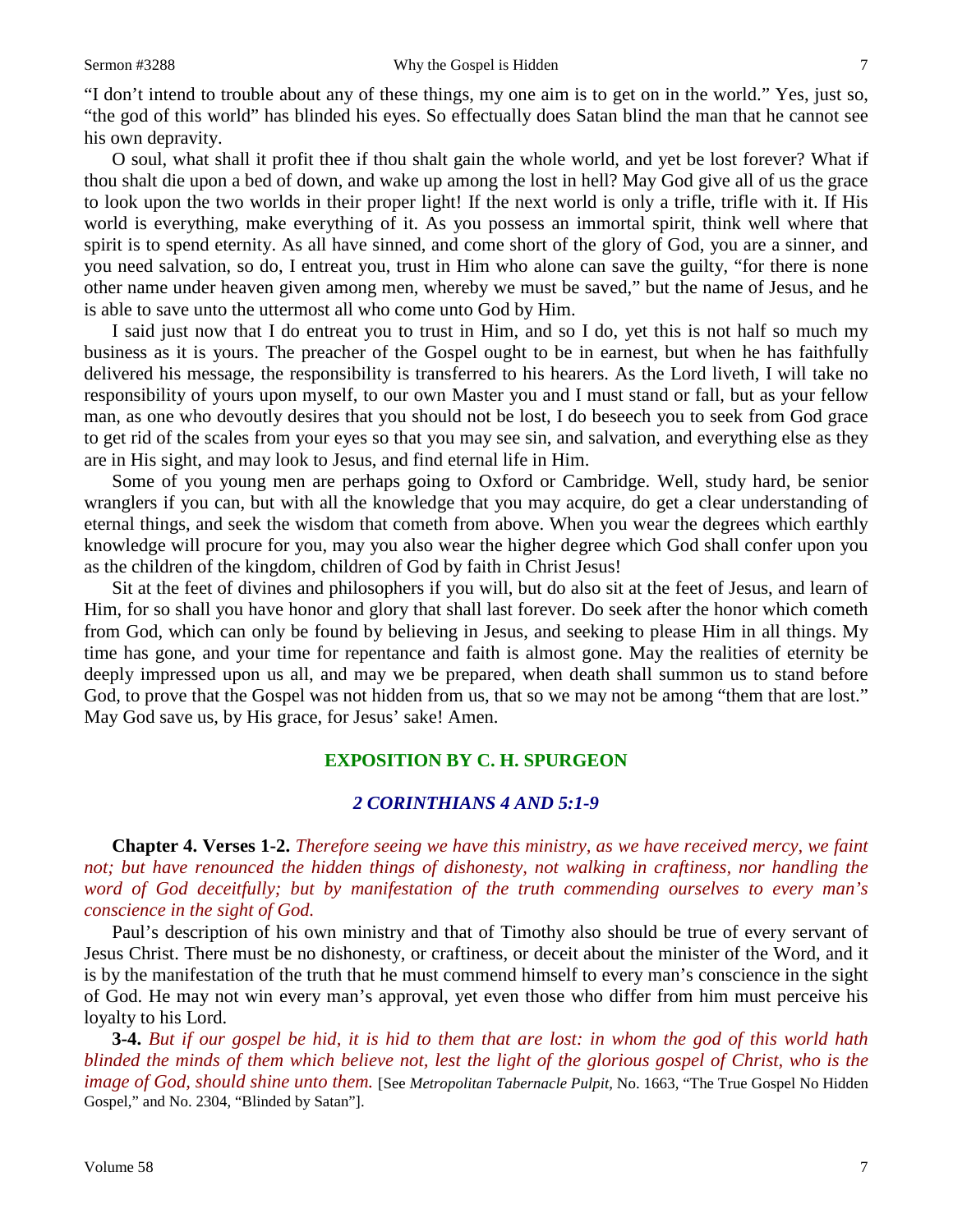The light of the Gospel is so glorious and bright that it is only hidden from those who have been blinded by Satan, "the god of this world." The only hope for them is to believe in Jesus who can give sight to the spiritually blind as easily as he gave sight to the physically blind when He was here in the flesh.

**5.** *For we preach not ourselves, but Christ Jesus the Lord; and ourselves your servants for Jesus' sake.*

"Christ Jesus the Lord" is to be the great theme of our preaching, and when it is so, we naturally take our right position with regard to our hearers, as Paul and Timothy did, "and ourselves your servants for Jesus' sake."

**6-7.** *For God, who commanded the light to shine out of darkness, hath shined in our hearts, to give the light of the knowledge of the glory of God in the face of Jesus Christ. But we have this treasure in earthen vessels, that the excellency of the power may be of God, and not of us.*

God might have put the priceless treasure of the Gospel into the golden vessel of cherubim and seraphim, and He might have sent angels, who would never suffer, who would never err, who would never sin, to preach the Word, but instead of doing so, He has chosen to send the Gospel to men by commonplace beings like themselves. "We have this treasure in earthen vessels," and this redoundeth much to God's glory, and dear friends, the great object of the sending of the Gospel into the world is the glory of God. He would manifest His mercy to men that His mercy might be glorified, and therefore He has committed the Gospel, not to the trust of perfect men, but to the trust of poor, shallow, earthen vessels like ourselves.

**8-9.** *We are troubled on every side, yet not distressed; we are perplexed, but not in despair; persecuted, but not forsaken; cast down, but not destroyed;*

The apostle is here speaking for himself and all the members of the apostolic college, and also for all the early saints. They appear to have been very much troubled, and sometimes to have been very much perplexed. I meet with certain brethren, now and then, who have no troubles, they are so supremely wise that they are never perplexed, and so eminently holy that they do not appear to belong to the ordinary democracy of Christianity, but are altogether supernatural beings.

Well, I do not belong to their clique, and it does not seem to me that Paul and the apostles and the early Christians did. Those great pioneers of the church of Christ were men who were troubled on every side, perplexed, persecuted, cast down, in fact, they were men of like passions with ourselves.

**10-11.** *Always bearing about in the body the dying of the Lord Jesus, that the life also of Jesus might be made manifest in our body. For we which live are always delivered unto death for Jesus' sake, that the life also of Jesus might be made manifest in our mortal flesh.*

So you see, brethren, to have an anticipation of death upon one is no hindrance to one's work, but a great help to it, to bear about in our body the dying of the Lord Jesus is a great help towards the manifestation of the life of Christ. When we begin to reckon that we shall live long, we are very apt to live loosely. To live as though tomorrow might be the judgment day, or as though today the King might come in His glory, that is the style of living which is the best of all. "A short life and a holy one," lengthened as God may please, but reckoned by us as short even at the longest—be that the Christian's motto. As the worldling says, "A short life and a merry one," we say, "A short life if God so wills it, but a holy one whether it be long or short."

**12.** *So then death worketh in us, but life in you.*

These apostolic men lived as it were on the borders of the grave—lived expecting to die a cruel death, and in this way spiritual life was brought to the Corinthians and others who witnessed their holy lives and heroic deaths.

**13-16.** *We having the same spirit of faith, according as it is written, I believed, and therefore have I spoken; we also believe, and therefore speak; knowing that he which raised up the Lord Jesus shall raise us up also by Jesus, and shall present us with you. For all things are for your sakes, that the*